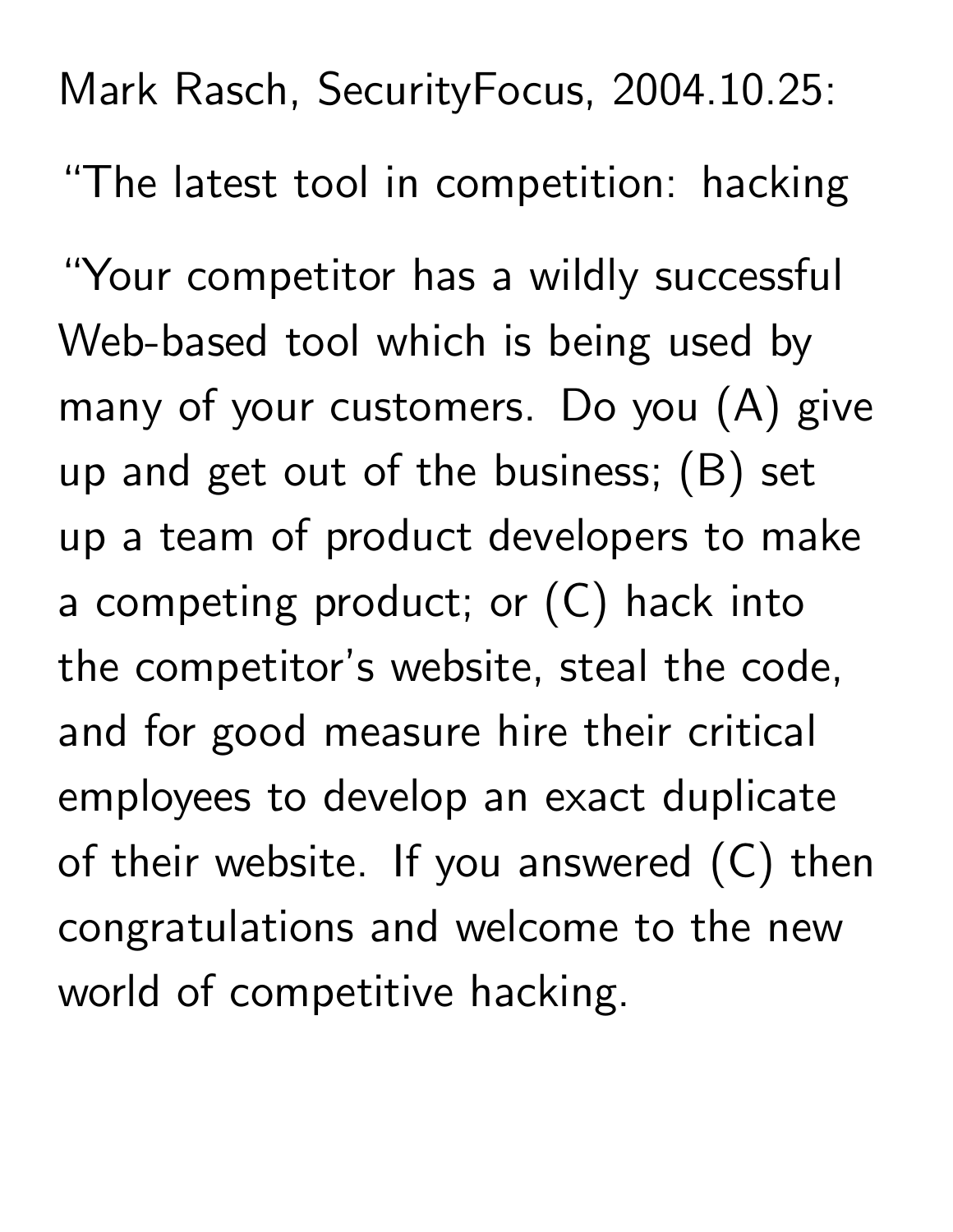"On October 15, the United States Court of Appeals for the Ninth Circuit in Seattle, Washington had to deal with the case of two competing websites geared at helping long-distance truckers take on additional revenue-producing load to avoid the unprofitable practice of 'dead-heading'—driving a truck that was less than full. One company, Creative Computing, created a successful website called Truckstop.com to help match truckers with loads. In the words of the court, a second company, Getloaded.com, 'decided to compete, but not honestly.'

"Getloaded.com used many mechanisms to acquire data from the Truckstop.com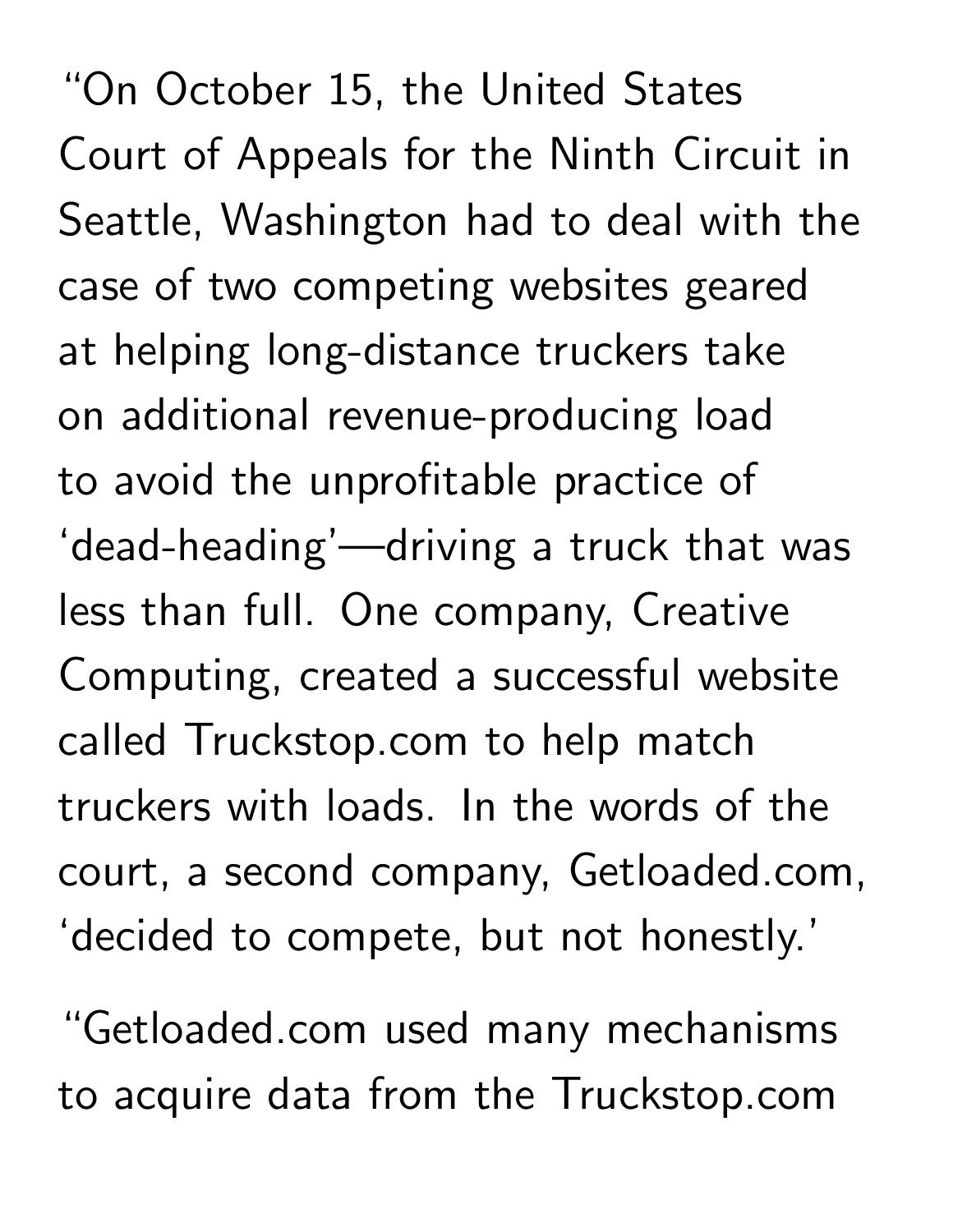website. Initially, they just copied the most current lists of unmatched drivers and loads. When Truckstop started using user IDs and passwords, Getloaded did the same. Reasoning correctly that truckers using both sites would create the same userid's and passwords, Getloaded officials logged into Truckstop's site using their customers' IDs. Then they registered a defunct company as a subscriber as another route to getting access to the data.

"But this wasn't enough. As the court of appeals noted, 'Getloaded's officers also hacked into the code Creative used to operate its website. Microsoft had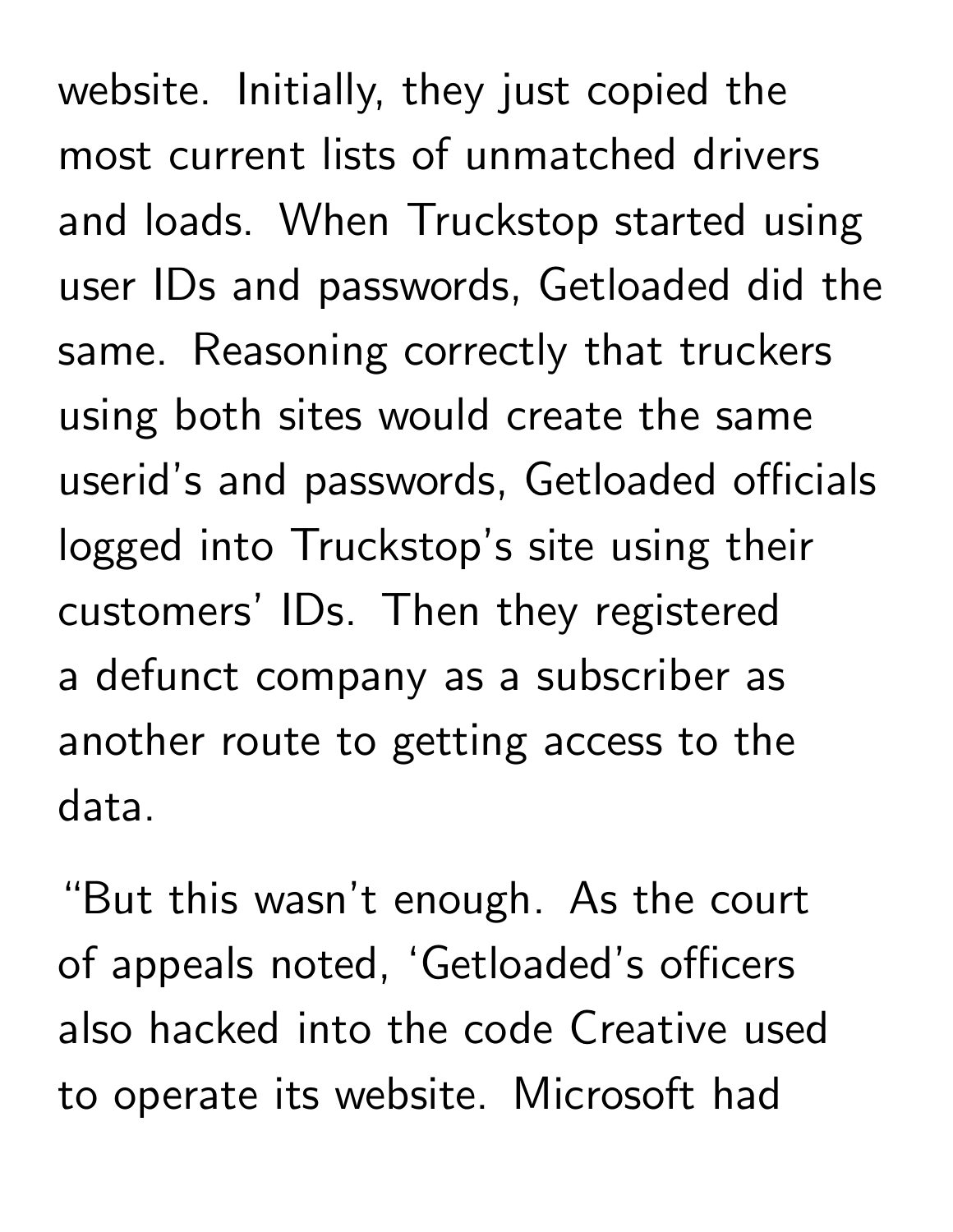distributed a patch to prevent a hack it had discovered, but Creative Computing had not yet installed the patch on truckstop.com. Getloaded's president and vice-president hacked into Creative Computing's website through the back door that this patch would have locked.'

"Getloaded also 'hired away a Creative Computing employee who had given Getloaded an unauthorized tour of the truckstop.com website,' the court noted. 'This employee, while still working for Creative, accessed confidential information regarding several thousand of Creative's customers. He downloaded, and sent to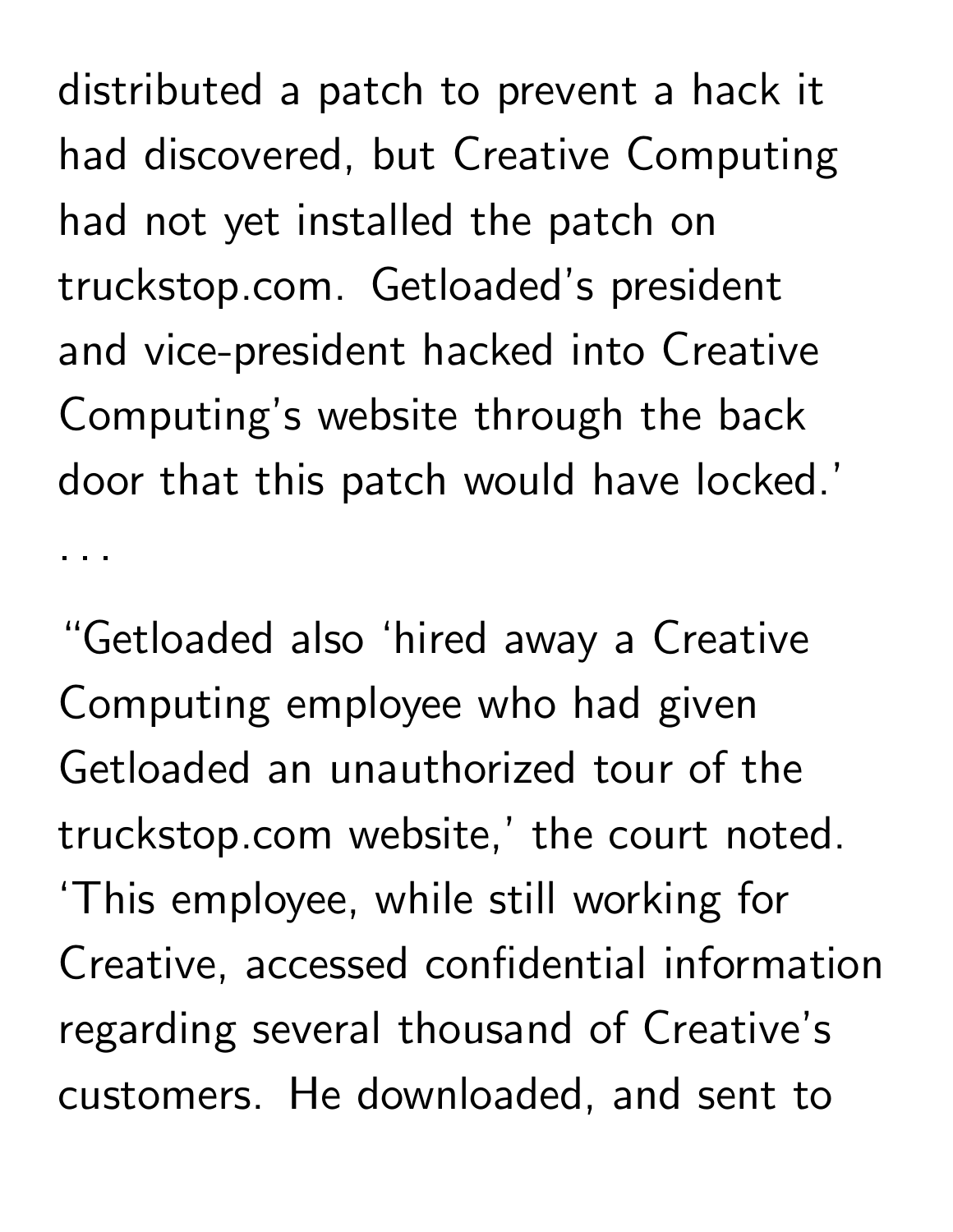his home e-mail account, the confidential address to truckstop.com's server so that he could access the server from home and retrieve customer lists.' "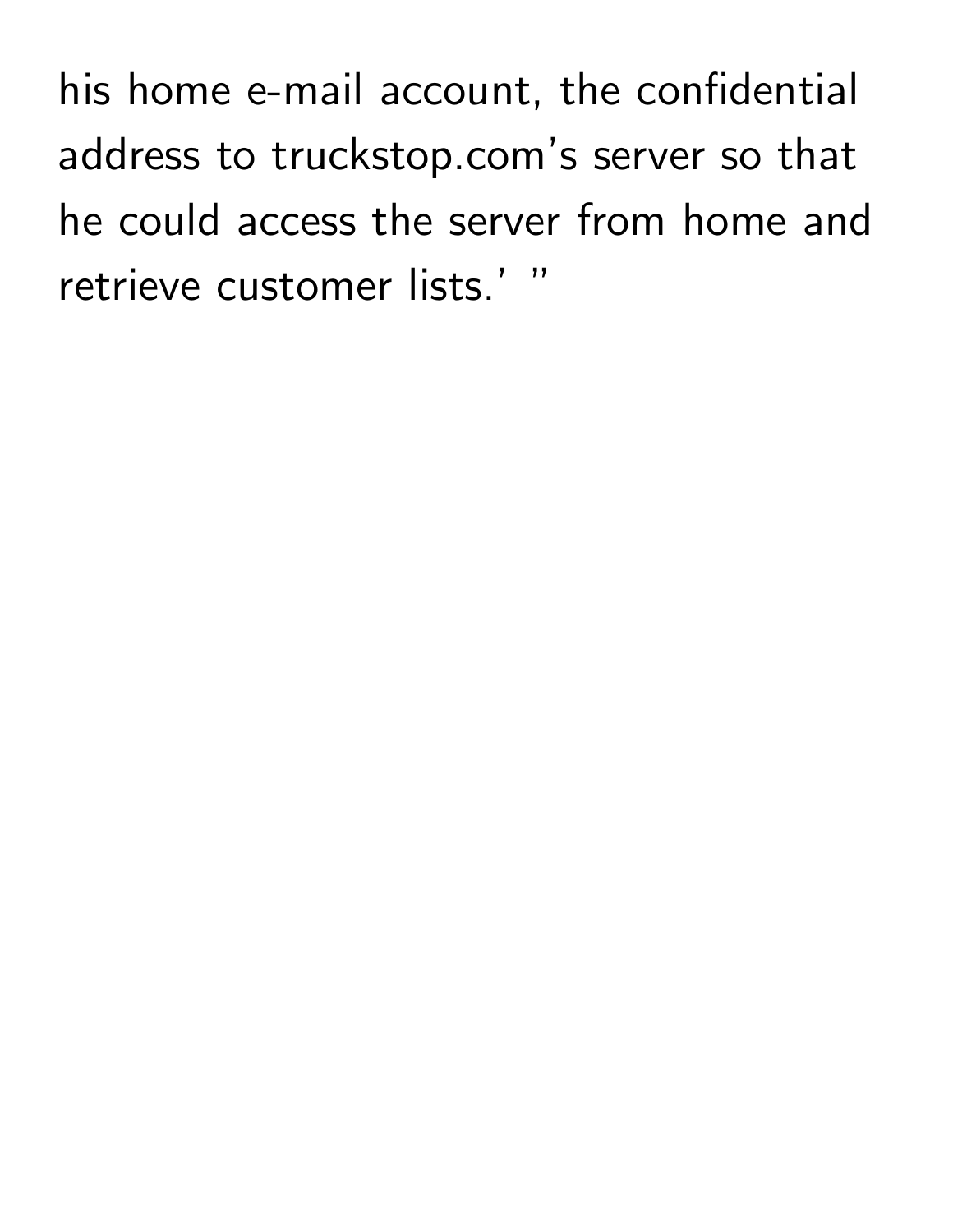## File descriptors

Each process has an array of file descriptors inside system data.

Some important components of each fd:

- - - - - -"readable": 1 if the file is open for reading, 0 otherwise;
- \_\_\_\_\_\_\_\_\_\_\_\_\_\_\_ "writable": 1 if the file is open for writing, 0 otherwise;
- \_\_\_\_\_\_\_\_\_\_\_\_\_ "type": 1 for disk file, 2 for network socket, 3 for pipe, etc.
- "inode number": where the file is located on disk, if it's a disk file;
- \_\_\_\_\_\_\_\_\_\_\_ "position": location in file of next byte to read or write; ...

Details: /usr/include/sys/file.h,

/usr/include/sys/socket.h, et al.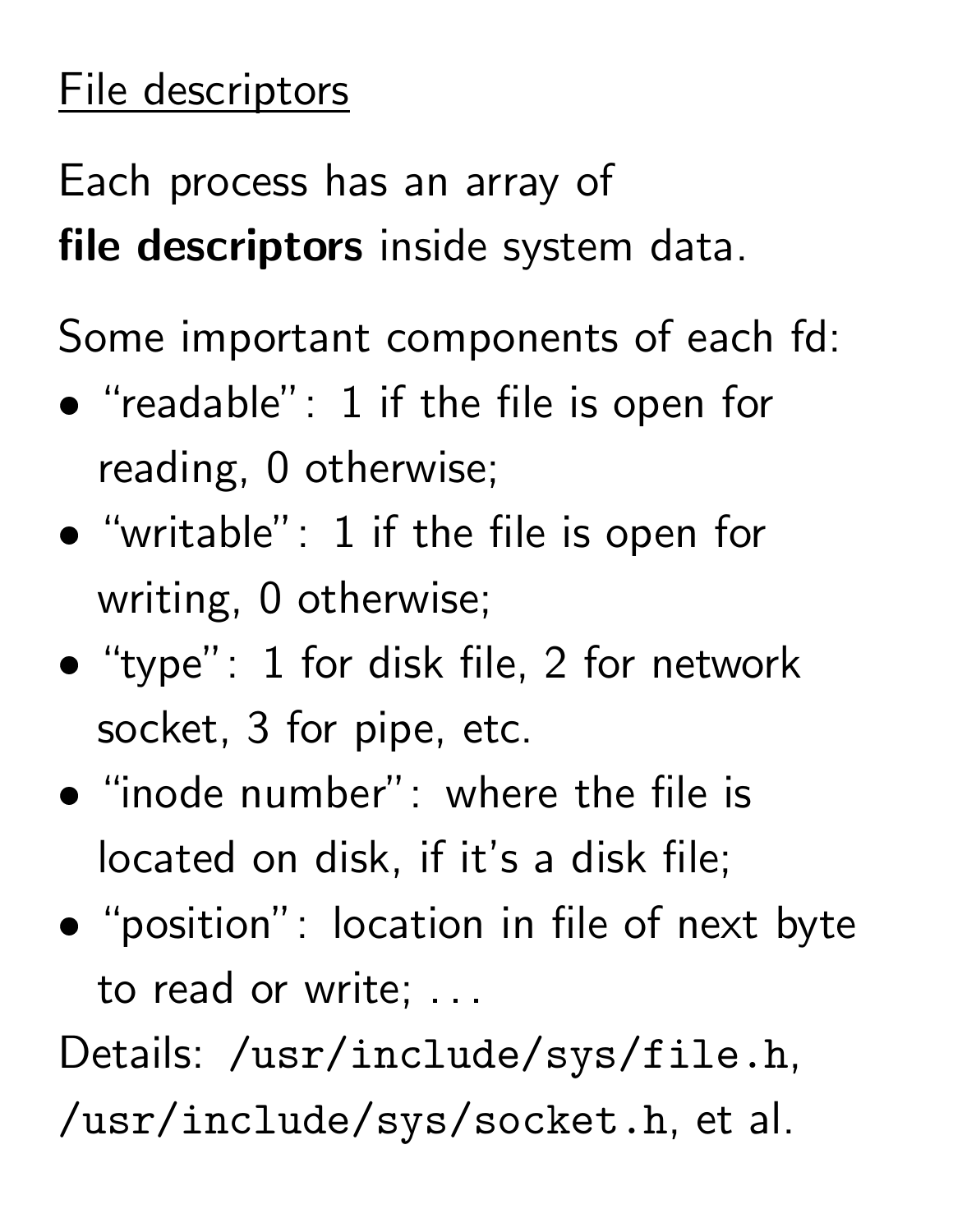Programs refer to file descriptors through array indices: 0, 1, 2, 3, etc.

read(3,buf,10) syscall reads 10 bytes from the file that descriptor 3 refers to.

write(3,buf,10) syscall write 10 bytes to the file.

close(3) syscall clears descriptor 3: not readable, not writable, etc.

open("/etc/passwd",O\_RDONLY) syscall searches for first array index where descriptor is closed; sets up that descriptor reading from /etc/passwd; and returns the array index.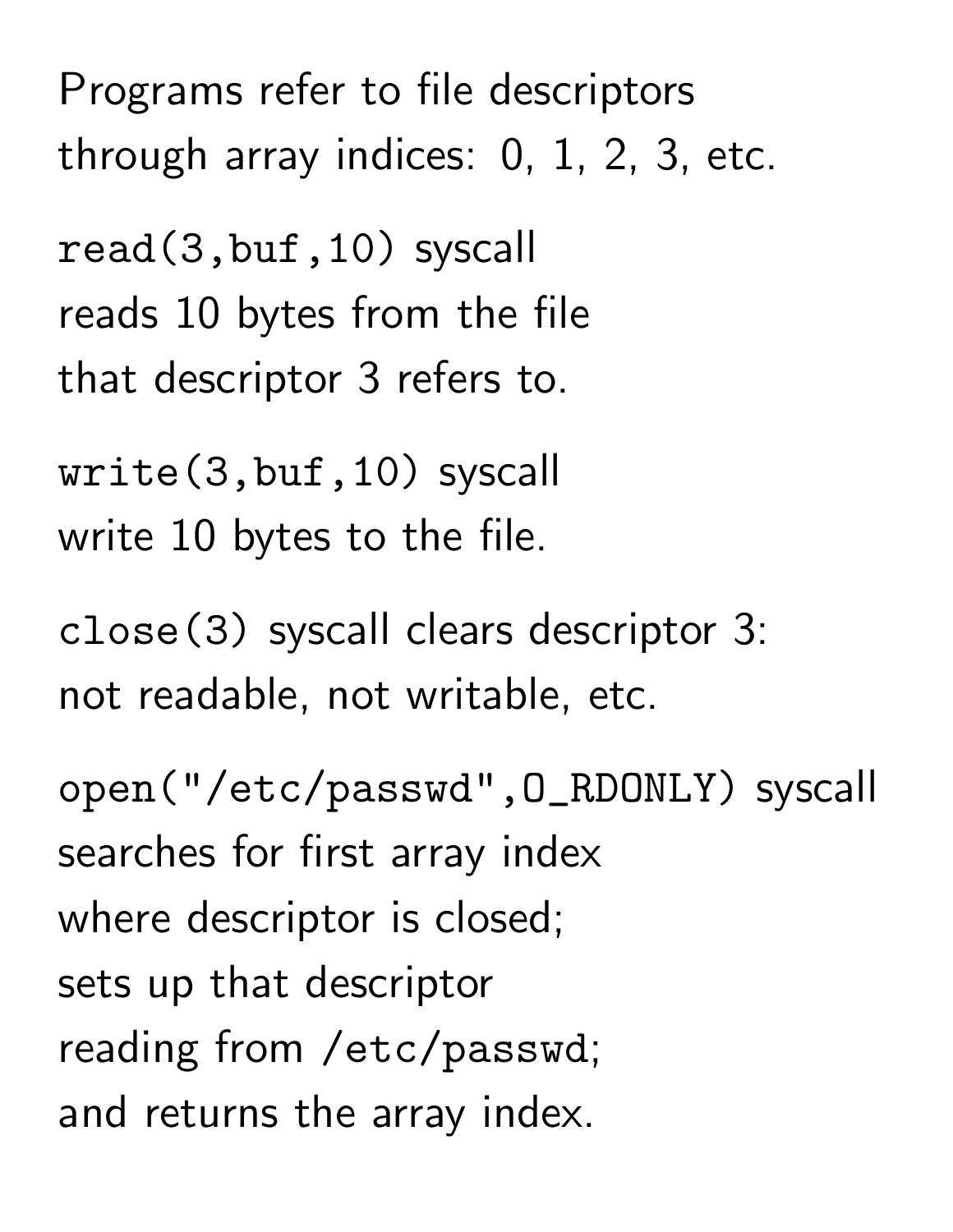## e.g. Process with no files open:

|  |  | read   write   type   inode   pos |  |
|--|--|-----------------------------------|--|
|  |  |                                   |  |
|  |  |                                   |  |
|  |  |                                   |  |
|  |  |                                   |  |
|  |  |                                   |  |

open("/etc/passwd",O\_RDONLY) returns 0:

|           | read   write   type | inode   pos |  |
|-----------|---------------------|-------------|--|
| $\bigcap$ |                     | 3650113     |  |
|           |                     |             |  |
| 2         |                     |             |  |
| 3         |                     |             |  |
| 4         |                     |             |  |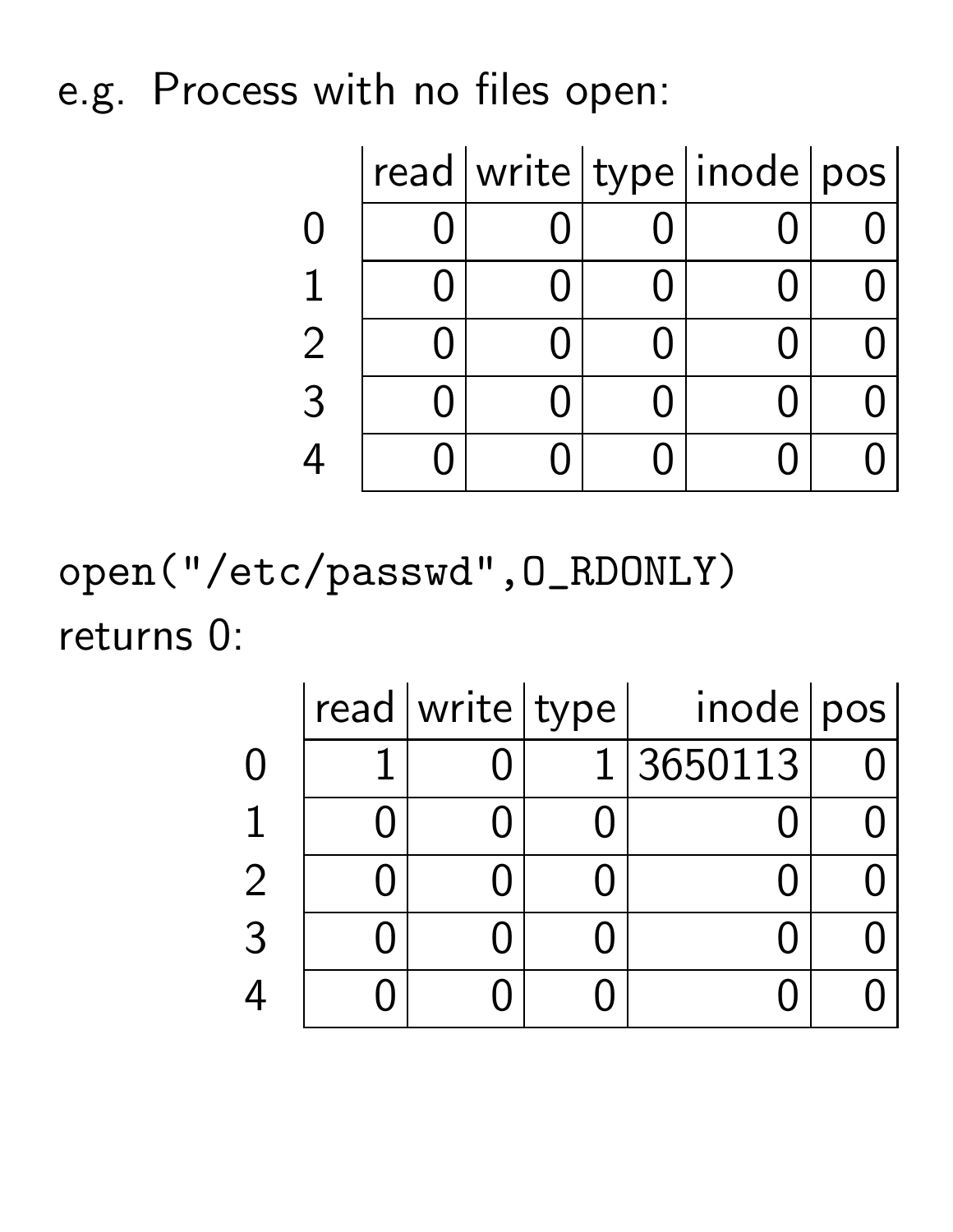open("/home/joe/copy",O\_WRONLY) returns 1:

|  | read   write   type | inode   pos |  |
|--|---------------------|-------------|--|
|  |                     | 1 3650113   |  |
|  |                     | 1   1647555 |  |
|  |                     |             |  |
|  |                     |             |  |
|  |                     |             |  |

open("/home/joe/errorlog",O\_WRONLY) returns 2:

|           | read   write   type | inode pos   |  |
|-----------|---------------------|-------------|--|
| $\bigcup$ |                     | 1 3650113   |  |
|           |                     | 1   1647555 |  |
|           |                     | 1   1647590 |  |
| 3         |                     |             |  |
|           |                     |             |  |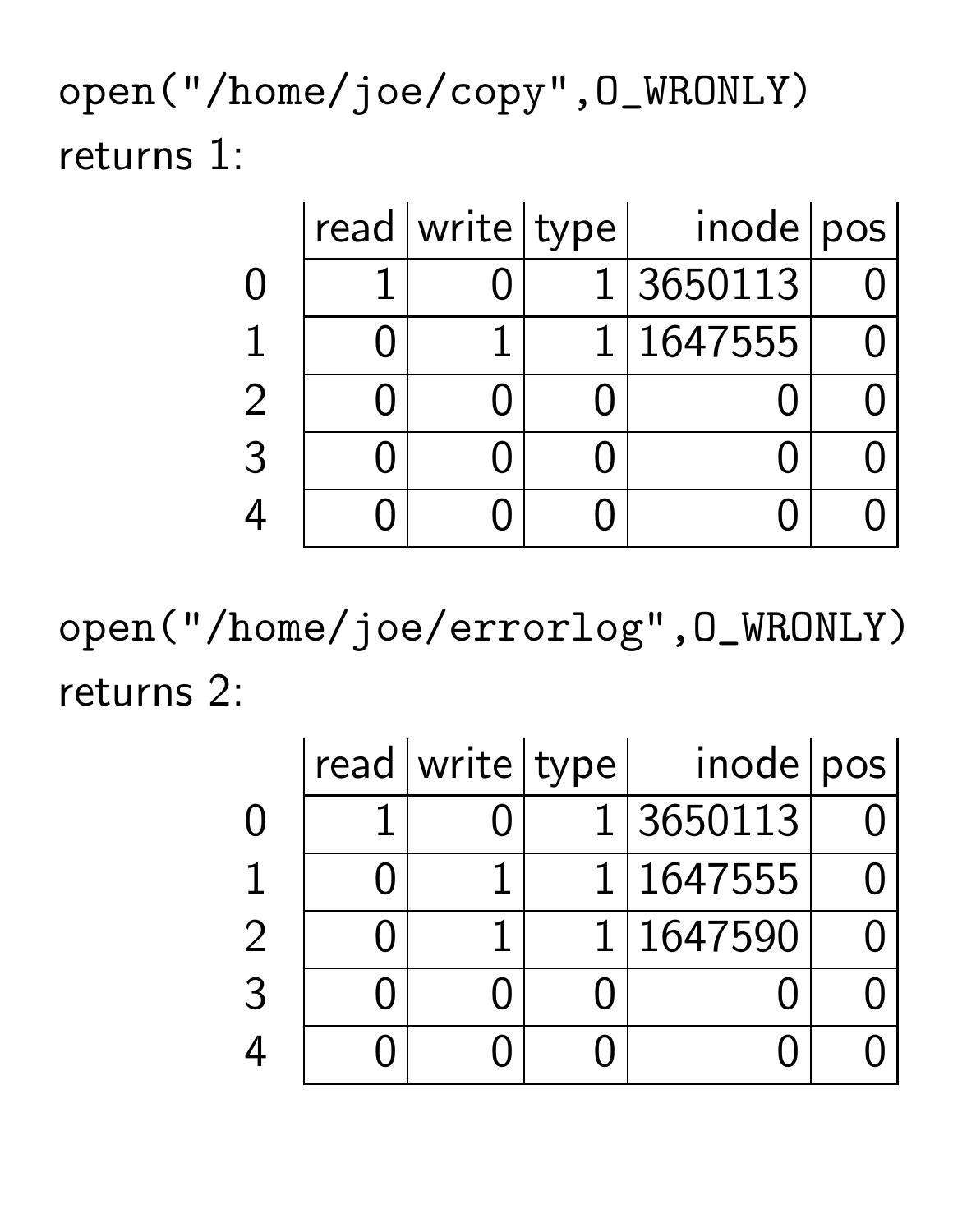open("/home/joe/copystatus",O\_RDWR) returns 3:

|  | read   write   type | inode pos   |  |
|--|---------------------|-------------|--|
|  |                     | 1 3650113   |  |
|  |                     | 1   1647555 |  |
|  |                     | 1   1647590 |  |
|  |                     | 1   1647584 |  |
|  |                     |             |  |

read(0,buf,10) returns 10:

|                | read   write   type | inode   pos |  |
|----------------|---------------------|-------------|--|
| $\bigcap$      |                     | 1 3650113   |  |
|                |                     | 1   1647555 |  |
| $\overline{2}$ |                     | 1 1647590   |  |
| 3              |                     | 1 1647584   |  |
|                |                     |             |  |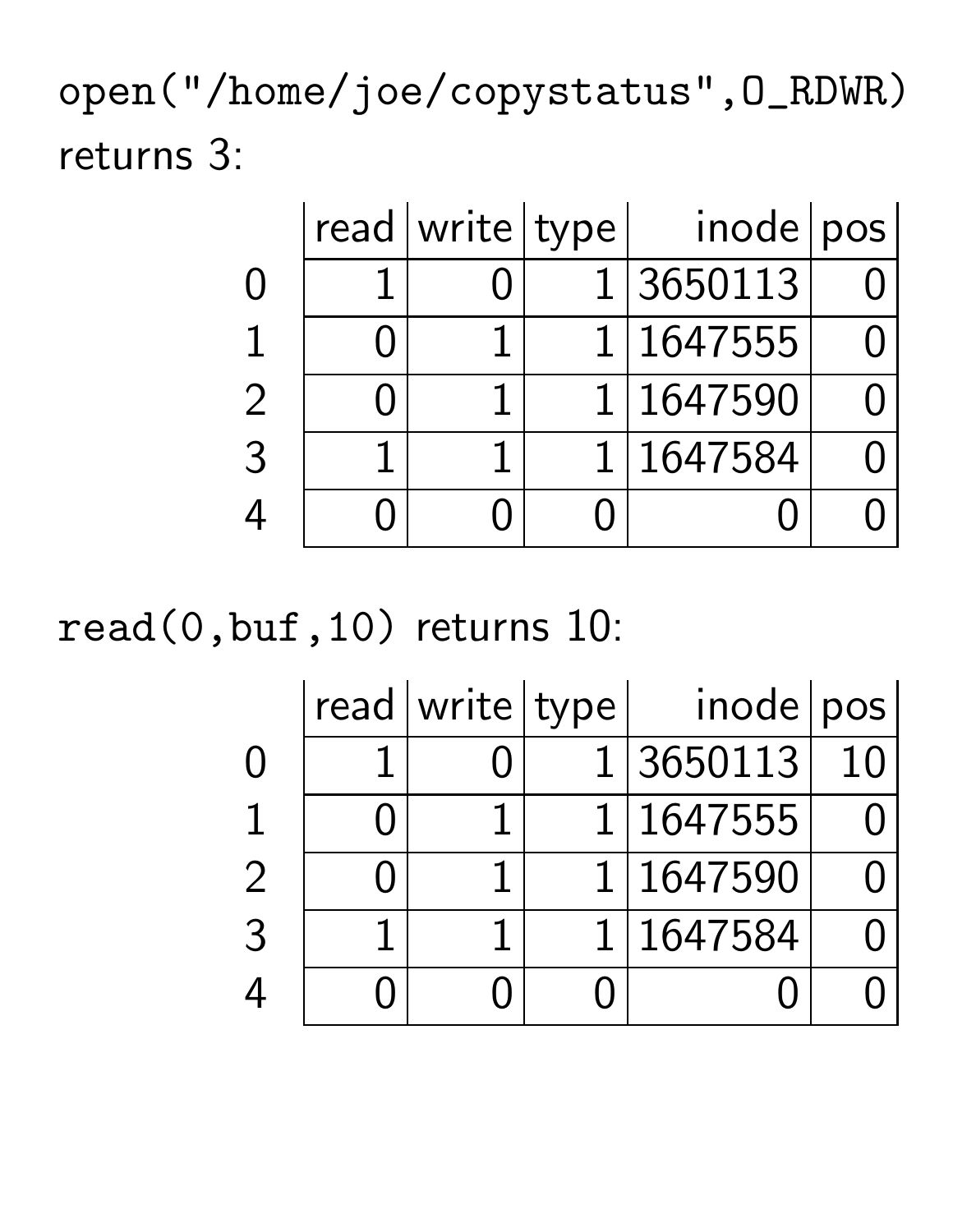## write(1,buf,7) returns 7:

|                | read   write   type | inode pos   |  |
|----------------|---------------------|-------------|--|
|                |                     | 1 3650113   |  |
|                |                     | 1   1647555 |  |
| $\overline{2}$ |                     | 1   1647590 |  |
|                |                     | 1   1647584 |  |
|                |                     |             |  |

read(0,buf,5) returns 5:

|   | read   write   type | inode pos   |    |
|---|---------------------|-------------|----|
| O |                     | 1 3650113   | 15 |
|   |                     | 1   1647555 |    |
|   |                     | 1   1647590 |    |
| 3 |                     | 1   1647584 |    |
|   |                     |             |    |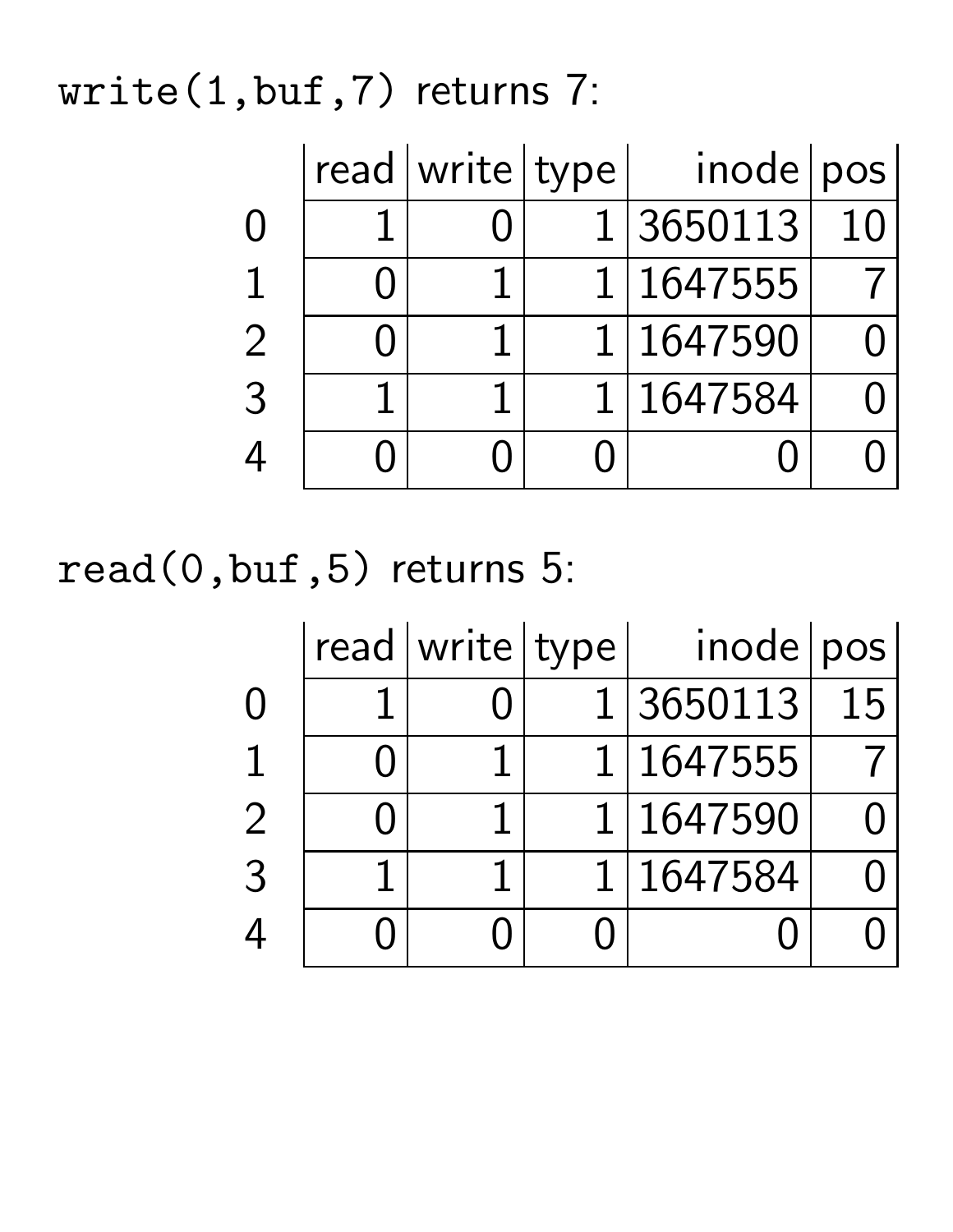execve does not clear fds.

C library functions expect program to be started with descriptor 0 reading something, descriptor 1 writing something, descriptor 2 writing something.

0 is "standard input" (stdin);

- 1 is "standard output" (stdout);
- 2 is "standard error" (stderr).

Typical program reads from stdin, writes to stdout, complains to stderr. Can run program to read from user, from a disk file, from network, etc., by setting stdin before execve.